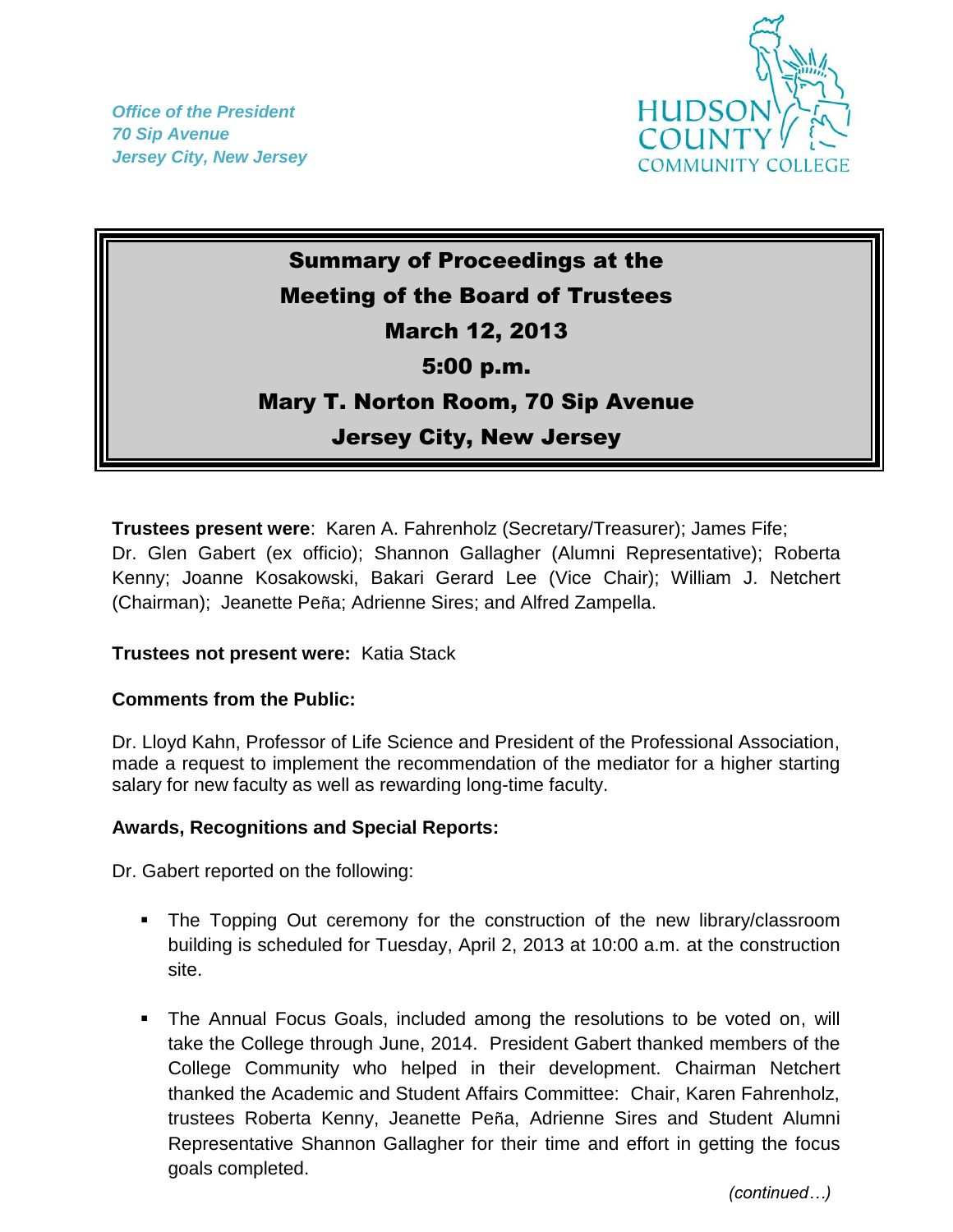- A recommendation to increase tuition by 2% is included among the resolutions. This equates to \$2.25 more per credit hour or about \$75.00 per year for a typical student. Dr. Gabert said this would result in a projected increase of \$400,000 in revenue which is less than the increased College share of employee benefits.
- Resolutions will be presented under "New Business" regarding State Bond Applications for the construction/renovation of the Joseph Cundari building and parking lot at 870 Sip into a science building and for Equipment Leasing Applications.

Trustee Lee announced the following events and encouraged trustees to attend:

- NJCCC Trustees Ambassador Day, Thursday, March 21, 2013, 9:15 a.m. 1:30 p.m. at the Statehouse in Trenton, NJ.
- NJCCC Trustee Retreat on "*Student Success and Governance*," April 15, 2013, 3:00-8:00 pm at Middlesex County College in Edison, NJ.

The trustees **approved the minutes** of the Regular Meeting of February 19, 2013.

The following actions were taken concerning **fiscal, administrative, lease and capital recommendations** brought forward by the Administration and endorsed by the Finance Committee:

- The purchase of 37 OptiPlex computers was awarded to Dell Marketing L.P. of Round Rock, Texas at a cost not to exceed \$32,736.12.
- The service for repairs outside the scope of the service contract was awarded to ThyssenKrupp Elevator of Cranford, New Jersey at a cost not to exceed \$10,000.00 for Fiscal Year 2013.
- The Purchasing Agent was given authorization for the award of Lab Equipment & Supplies Vendor for FY 13 to be awarded to VWR Education, LLC d/b/a Ward's Natural Science of Rochester, New York, as a pay-to-play certified vendor at a cost that will exceed \$17,500.
- The purchase and installation of two (2) Multimedia Podium Presentation Systems from Video Corporation of America of Somerset, New Jersey at a total cost not to exceed \$39,099.00 was approved.